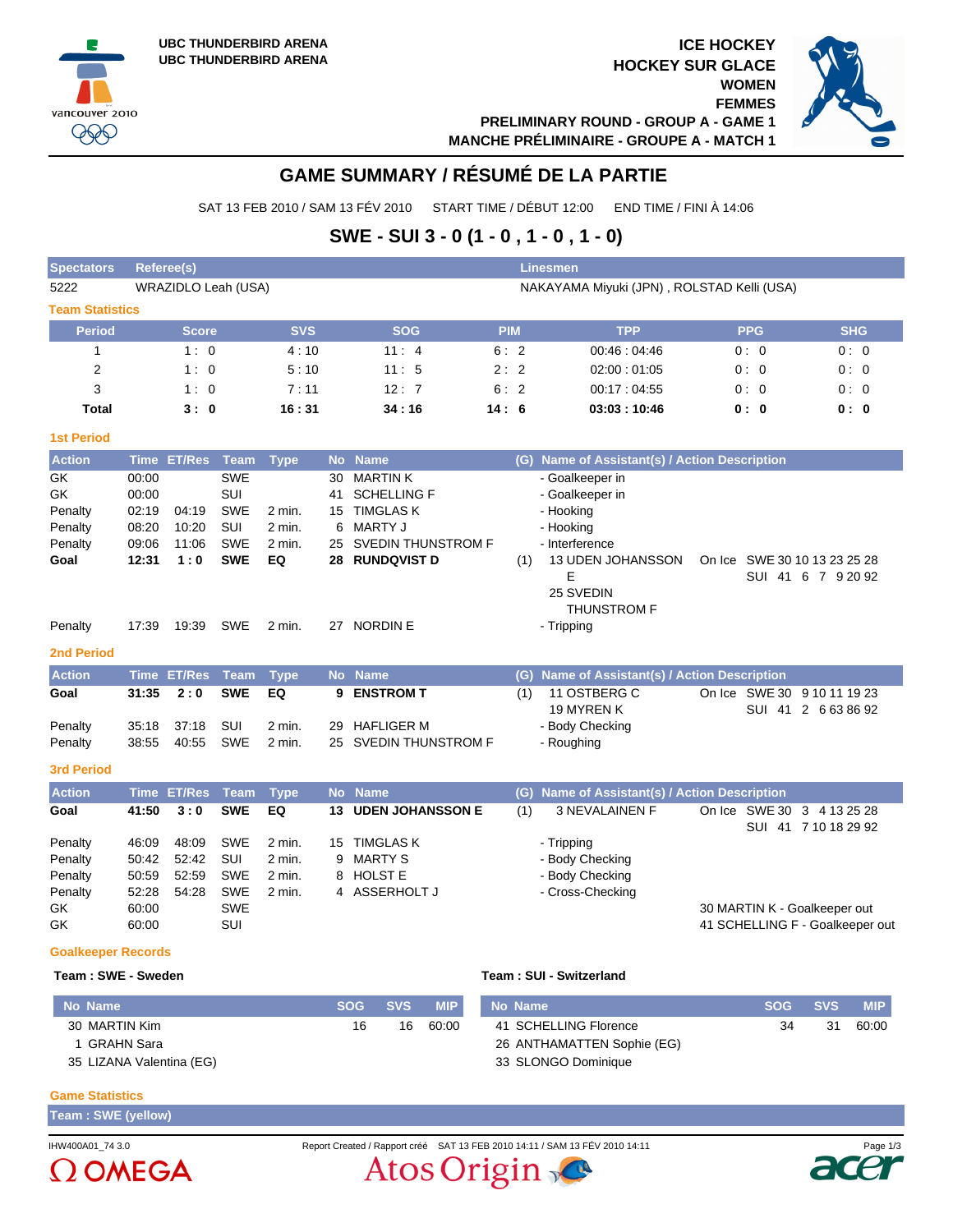**UBC THUNDERBIRD ARENA UBC THUNDERBIRD ARENA**



## **ICE HOCKEY HOCKEY SUR GLACE WOMEN**

**FEMMES**



**PRELIMINARY ROUND - GROUP A - GAME 1 MANCHE PRÉLIMINAIRE - GROUPE A - MATCH 1**

|                    |                             |          |              |                |    | <b>Shots on Goal</b> |          |             |           | Time on Ice |      |                |      |                         |            |            |
|--------------------|-----------------------------|----------|--------------|----------------|----|----------------------|----------|-------------|-----------|-------------|------|----------------|------|-------------------------|------------|------------|
| <b>No Pos Name</b> |                             | G        | <b>A PIM</b> |                |    | $\overline{2}$       |          | 3 OT TS +/- |           |             | 1    | $\overline{2}$ | 3    | <b>OT</b><br><b>TOT</b> | <b>SHF</b> | <b>AVG</b> |
| 2F                 | <b>HOLMLOV Elin</b>         | 0        | 0            | 0              |    | 0                    | $\Omega$ |             | 1         | 0           | 5:39 | 8:10           | 6:49 | 20:38                   | 23         | 0.53       |
| 8F                 | HOLST Erika +C              | $\Omega$ | $\Omega$     | $\overline{2}$ | 1  | 0                    | $\Omega$ |             | 1         | 0           | 5:37 | 8:34           | 5:51 | 20:02                   | 23         | 0.52       |
| 10 <sub>D</sub>    | <b>ANDERSSON Emilia</b>     | 0        | 0            | $\mathbf 0$    | 0  | 0                    | 1        |             | 1         | $+2$        | 6:33 | 6:17           | 8:21 | 21:11                   | 19         | 1:06       |
| 16 F               | <b>WINBERG Pernilla</b>     | 0        | 0            | 0              | 1  | 2                    | 3        |             | 6         | 0           | 4:21 | 7:00           | 2:56 | 14:17                   | 16         | 0.53       |
| 23 D               | <b>ANDERSSON Gunilla</b>    | $\Omega$ | 0            | 0              | 0  | 1                    | $\Omega$ |             | 1         | $+2$        | 6:50 | 6:53           | 9:01 | 22:44                   | 34         | 0:40       |
| 13F                | <b>UDEN JOHANSSON Erica</b> | 1        | 1            | 0              | 0  | 0                    | -1       |             | 1.        | $+2$        | 4:43 | 4:00           | 5:35 | 14:18                   | 25         | 0:34       |
| 22 D               | <b>ELIASSON Emma</b>        | 0        | 0            | $\mathbf 0$    | 0  | 0                    | $\Omega$ |             | 0         | $\Omega$    | 7:42 | 5:54           | 8:09 | 21:45                   | 26         | 0:50       |
| 25 F               | SVEDIN THUNSTROM Frida      | 0        | 1            | 4              | 0  | 1                    | 0        |             | 1         | $+2$        | 5:45 | 3:03           | 3:20 | 12:08                   | 19         | 0:38       |
| 27 D               | <b>NORDIN Emma</b>          | 0        | 0            | $\overline{2}$ | 1  | 1                    | $\Omega$ |             | 2         | 0           | 6:20 | 4:08           | 4:53 | 15:21                   | 21         | 0:43       |
| 28 F               | RUNDQVIST Danijela          | 1        | $\Omega$     | $\mathbf 0$    | 3  | 0                    | 3        |             | 6         | $+2$        | 5:39 | 3:59           | 4:37 | 14:15                   | 22         | 0:38       |
| 3 D                | <b>NEVALAINEN Frida</b>     | 0        |              | $\mathbf 0$    | 1  | 0                    | 2        |             | 3<br>$+1$ |             | 5:46 | 5:46           | 5:33 | 17:05                   | 23         | 0.44       |
| 4 D                | ASSERHOLT Jenni +A          | 0        | 0            | 2              | 0  | 0                    | $\Omega$ |             | $+1$<br>0 |             | 6:49 | 6:34           | 4:48 | 18:11                   | 25         | 0.43       |
| 7F                 | ROOTH Maria +A              | $\Omega$ | 0            | 0              | 1  | 0                    | 0        |             | 1         | 0           | 3:20 | 4:32           | 3:17 | 11:09                   | 13         | 0:51       |
| 12F                | <b>JORDANSSON Isabelle</b>  | 0        | 0            | 0              |    | 1                    | $\Omega$ |             | 2         | 0           | 4:13 | 5:06           | 2:56 | 12:15                   | 15         | 0.49       |
| 15F                | <b>TIMGLAS Katarina</b>     | $\Omega$ | 0            | 4              | 1  | 1                    | $\Omega$ |             | 2         | 0           | 4:17 | 4:53           | 3:59 | 13:09                   | 17         | 0.46       |
| 9 F                | <b>ENSTROM Tina</b>         | 1        | 0            | 0              | 0  | 1                    | 2        |             | 3<br>$+1$ |             | 5:28 | 2:47           | 4:59 | 13:14                   | 21         | 0:37       |
| 11F                | <b>OSTBERG Cecilia</b>      | 0        | 1            | 0              | 0  | 0                    | $\Omega$ |             | 0<br>$+1$ |             | 1:29 | 2:49           | 3:37 | 7:55                    | 12         | 0:39       |
| 19F                | <b>MYREN Klara</b>          | 0        |              | 0              | 0  | 3                    | 0        |             | 3<br>$+1$ |             | 5:22 | 2:42           | 6:54 | 14:58                   | 22         | 0:40       |
| 1 GK               | <b>GRAHN Sara</b>           | 0        | 0            | 0              | 0  | 0                    | 0        |             | 0         |             |      |                |      |                         |            |            |
| 30 GK              | <b>MARTIN Kim</b>           | 0        | $\Omega$     | 0              | 0  | 0                    | $\Omega$ |             | 0         |             |      |                |      |                         |            |            |
| 35 GK              | LIZANA Valentina            | $\Omega$ | 0            | 0              | 0  | 0                    | $\Omega$ |             | 0         |             |      |                |      |                         |            |            |
| <b>Total</b>       |                             | 3        | 5            | 14             | 11 | 11                   | 12       |             | 34        |             |      |                |      |                         |            |            |

### **Head Coach :** ELANDER Peter

**Team : SUI (red)**

|        |                             | Shots on Goal |              |   |          |                | Time on Ice    |                |          |            |                |            |                         |            |            |
|--------|-----------------------------|---------------|--------------|---|----------|----------------|----------------|----------------|----------|------------|----------------|------------|-------------------------|------------|------------|
| No Pos | <b>Name</b>                 | G             | <b>A PIM</b> |   |          | $\overline{2}$ | <b>OT</b><br>3 | <b>TS</b>      | $+/-$    |            | $\overline{2}$ | 3          | <b>OT</b><br><b>TOT</b> | <b>SHF</b> | <b>AVG</b> |
| 7 F    | <b>LEIMGRUBER Darcia</b>    | 0             | 0            | 0 |          |                | 0              | $\overline{2}$ | $-2$     | 9:13       | 7:25           | 3:39       | 20:17                   | 23         | 0.52       |
| 9F     | <b>MARTY Stefanie</b>       | 0             | 0            | 2 | 0        |                | 2              | 3              | $-1$     | 10:53      | 9:09           | 10:56      | 30.58                   | 32         | 0:58       |
| 16 F   | MEIER Christine +A          | 0             | 0            | 0 | 0        | 0              | 0              | 0              | 0        | 10:15      | 8:44           | 9:49       | 28:48                   | 35         | 0:49       |
| 20 F   | LEHMANN Kathrin +C          | 0             | 0            | 0 |          |                | 0              | 2              |          | $-1$ 10:50 |                | 9:05 11:46 | 31:41                   | 33         | 0:57       |
| 21 D   | <b>BENZ Laura</b>           | 0             | 0            | 0 | 0        |                | 0              | 1              | 0        | 7:30       | 6:49           | 5:08       | 19:27                   | 26         | 0.44       |
| 6 D    | MARTY Julia +A              | 0             | 0            | 2 | 0        | 0              | 0              | $\mathbf{0}$   | $-2$     | 8:55       | 8:14           | 9:50       | 26:59                   | 35         | 0.46       |
| 10F    | <b>BULLO Nicole</b>         | 0             | 0            | 0 |          | 0              | $\Omega$       |                | -1       | 4:44       | 5:10           | 6:53       | 16:47                   | 25         | 0:40       |
| 13 F   | <b>BENZ Sara</b>            | 0             | 0            | 0 | 0        |                | 2              | 3              | $\Omega$ | 3:10       | 6:25           | 5:22       | 14:57                   | 21         | 0:42       |
| 29 F   | <b>HAFLIGER Melanie</b>     | 0             | 0            | 2 | 0        | 0              | 1              | 1              | -1       | 5:37       | 5:19           | 6:31       | 17:27                   | 28         | 0:37       |
| 92 D   | <b>THALMANN Sandra</b>      | 0             | 0            | 0 | 0        | 0              | 0              | 0              | $-3$     | 5:11       | 7:51           | 1:28       | 14:30                   | 18         | 0:48       |
| 2F     | <b>NABHOLZ Katrin</b>       | 0             | 0            | 0 |          | 0              | 1              | 2              | $-1$     | 4:07       | 3:24           | 1:12       | 8:43                    | 15         | 0:34       |
| 11 D   | FRAUTSCHI Angela            | 0             | 0            | 0 | 0        | 0              | $\Omega$       | 0              | 0        | 4:51       | 3:41           | 8:20       | 16:52                   | 24         | 0.42       |
| 18 D   | <b>NUSSBAUM Lucrece</b>     | 0             | 0            | 0 | 0        | 0              | 0              | 0              | -1       | 5:09       | 5:07           | 9:05       | 19:21                   | 28         | 0:41       |
| 63 F   | STIEFEL Anja                | 0             | 0            | 0 | 0        | 0              | 0              | 0              | -1       | 4:36       | 5:44           | 0:52       | 11:12                   | 16         | 0:42       |
| 86 D   | <b>RIECHSTEINER Claudia</b> | 0             | 0            | 0 | 0        | $\Omega$       | 1              | 1              | -1       | 3:57       | 4:38           | 5:35       | 14:10                   | 21         | 0:40       |
| 19F    | <b>MICHIELIN Rahel</b>      | 0             | 0            | 0 | 0        | 0              | 0              | 0              | 0        | 0:00       | 0:00           | 0:00       | 0:00                    | $\Omega$   | 0:00       |
| 85 D   | <b>WYSS Stefanie</b>        | 0             | 0            | 0 | $\Omega$ | $\Omega$       | $\Omega$       | 0              | 0        | 0:00       | 0:00           | 0:00       | 0:00                    | $\Omega$   | 0:00       |
| 93 F   | ZOLLINGER Sabrina           | 0             | 0            | 0 | 0        | 0              | 0              | 0              | 0        | 0:00       | 0:00           | 0:00       | 0:00                    | 0          | 0:00       |
| 26 GK  | <b>ANTHAMATTEN Sophie</b>   | 0             | 0            | 0 | 0        | 0              | 0              | 0              |          |            |                |            |                         |            |            |



Atos Origin